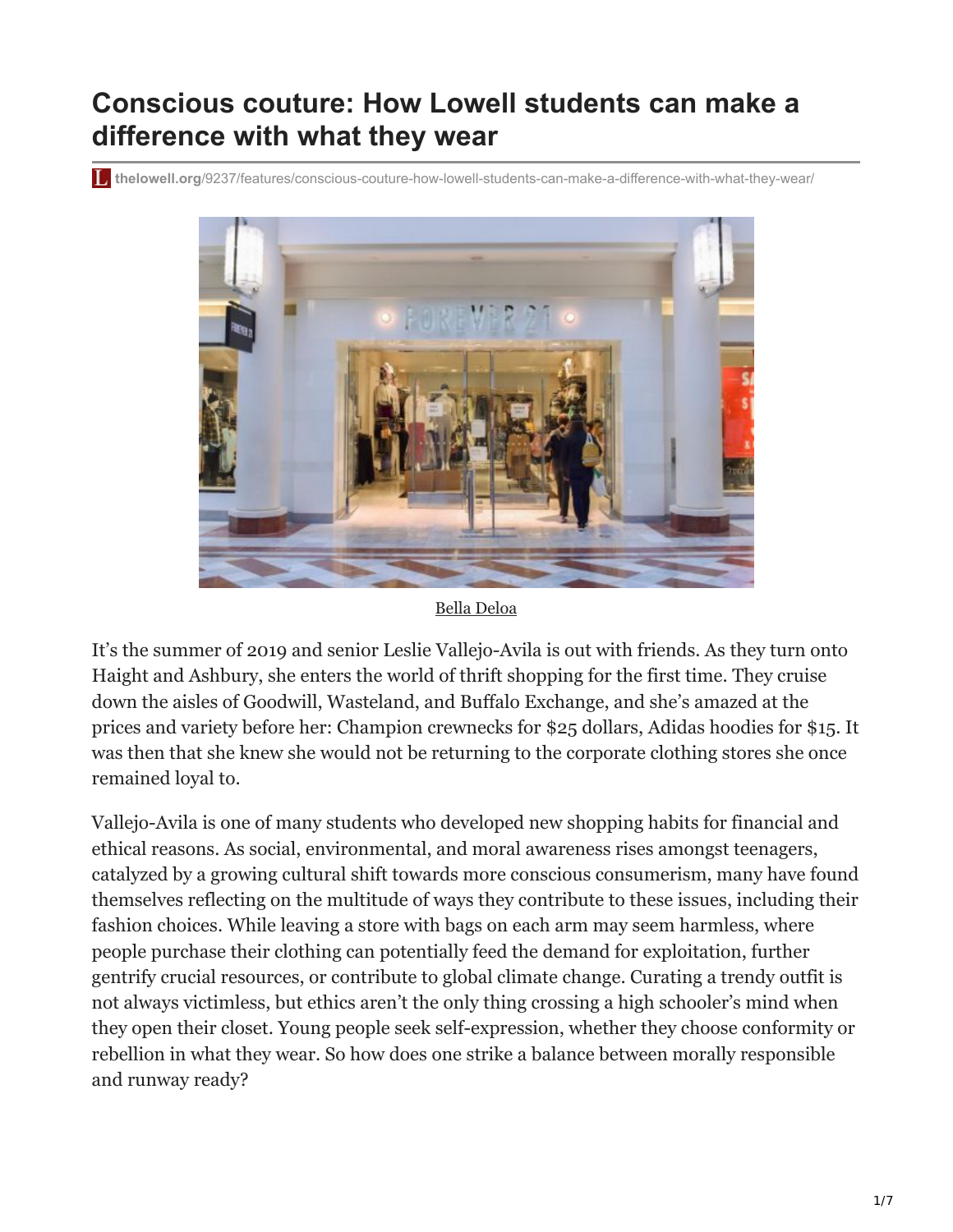Fast fashion, or the rapid production of clothing by mass-market retailers, is a widely popular form of shopping that has prospered for generations. It has been able to do so because fast fashion is, as its name implies, fast: it keeps up with trends, and in a way that is inexpensive and accessible to young people with its quick and efficient production. Fast fashion stores are easy to find all over the country, and one can pick out an in-style piece the second they walk through the door — they are sure to be stocked with new arrivals every few weeks.

In addition to being convenient, fast fashion stores often gain popularity that strengthens their appeal. When Junior Isabella Jones was in middle school, she filled her wardrobe with clothes from stores like Brandy Melville, a popular "one-size fits all" brand that caters to teenage girls. "You see someone wearing something, and you're like, 'Oh that's so cute, I want that too!'" Jones said. "And you then can get it yourself." Many also shopped fast fashion simply to fit in and "wear what the popular kids were wearing," senior Felicia Su said.

[But there is a dark side to these brands; fast fashion companies have become widely](https://www.nytimes.com/2019/09/03/books/review/how-fast-fashion-is-destroying-the-planet.html) condemned in part due to their poor factory working conditions. The quick-moving nature of these companies keeps customers returning for more in an indefinite cycle to catch up on ever-changing trends, and because of the short life span of the clothing due to its poor quality. This cycle raises demand and consequently raises production. While working to produce extremely large quantities of clothes quickly, employees face tough factory circumstances. Consumption of rapidly produced clothing pushes hundreds of millions of workers into sweatshops, where they are underpaid and the conditions they meet can be [dangerous,](https://medium.com/@ssaddlar/dangers-of-sweatshops-e0f6fddd435) including reports of sexual abuse, lack of safety equipment, and long work hours for unlivable wages — retailers like H&M and Gap are known for these types of [malpractice](https://www.nytimes.com/2016/05/31/business/international/top-retailers-fall-short-of-commitments-to-overseas-workers.html). Companies keep hiring them to meet continued consumer demands. It's because of these practices that Vallejo-Avila has stopped supporting fast fashion. "What people don't know is that there's a huge price to fast fashion. Even though consumers don't pay it, the people creating the clothing do," she said.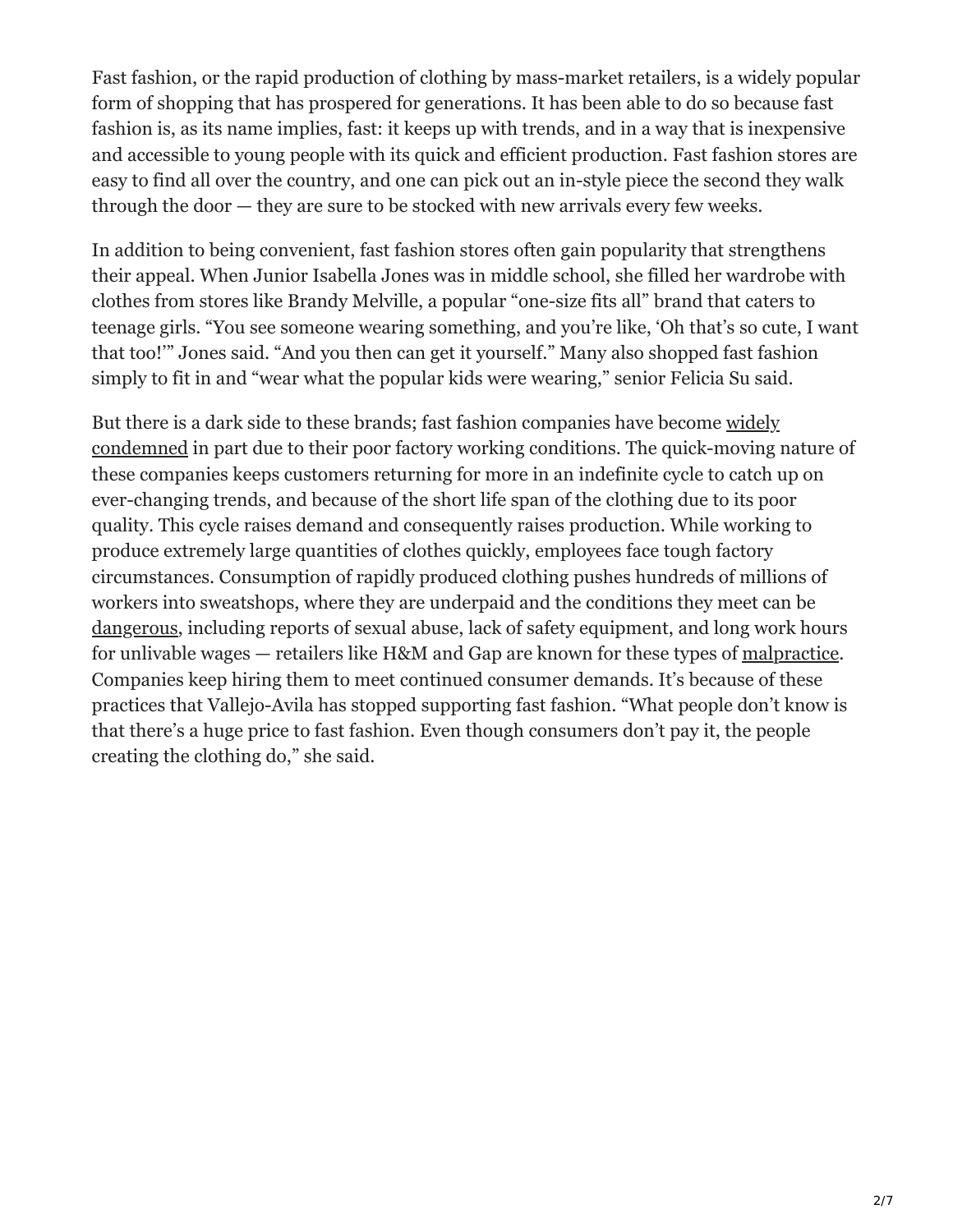

Jaxi Cohen and Elise Muchowski

In addition to harming workers, the production many fast fashion brands undergo have detrimental impacts on the environment with overproduction and resource consumption. According to Joanne Brasch, the Special Projects Manager of The California Stewardship Council, textile fabrics use extreme amounts of resources, and greenhouse gases are released throughout the production of the clothes. A pair of jeans [uses](https://oxfamapps.org.uk/shop-blog/sustainable-fashion/post-about-sustainable-fashion/) 20,000 liters of water and contaminates waterways with toxic dyes. Additionally, millions of tons of [plastic](https://www.newsecuritybeat.org/2020/07/plastic-pollution-woven-fast-fashion-culture-2/) are used for textile fabrics alone. When a piece is not bought, most producers simply [throw it away](https://www.nytimes.com/2010/01/06/nyregion/06about.html) instead of donating it. In 2018, more than 19 billion pounds of clothing in the U.S. were landfilled, and nearly another 5 billion pounds were incinerated, according to a [report](https://www.epa.gov/facts-and-figures-about-materials-waste-and-recycling/textiles-material-specific-data) by the Environmental Protection Agency. Fast fashion's in-vogue styles and unbeatable prices put a bow on the horrors of waste, consumption, and pollution, but not everyone is willing to turn a blind eye.

Today, Jones and many others are finding alternatives to fast fashion: thrift stores, businesses that resell donated pre-owned items, and other avenues of secondhand shopping. Buying something used instead of new eliminates the demand for raw material, unethical labor, and keeps unwanted clothes out of the landfill. Adding to the appeal, because most are donation-based operations, thrift stores can provide a unique variety of styles ranging from vintage pieces to last season's recycled fast fashion for generally affordable prices, and many find joy in searching for these treasures. Online sources of secondhand clothes also exist and make shopping for them even more accessible. The attraction to these features is contributing to a cultural shift in shopping that can massively mitigate the effects of the fashion industry's environmental degradation. "Before you buy something, try looking for it on Depop or any app that resells clothes. Not only are you repurposing someone else's trash that they don't want anymore, it's less clothing waste," Vallejo-Avila said. And as conscience on social-environmental responsibility evolves, so does consumer taste. The conformity that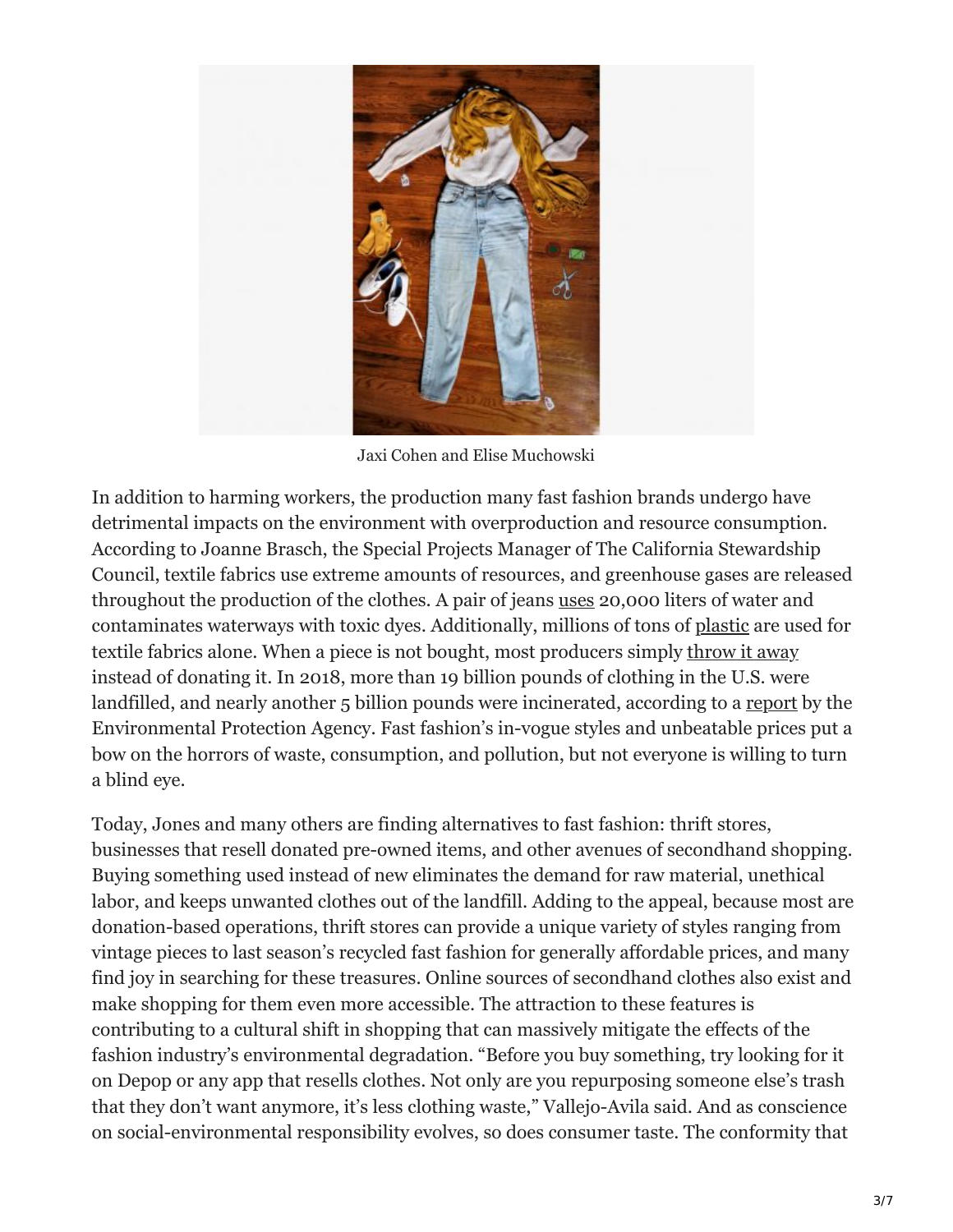is so prevalent with stores like Brandy Melville is being outgrown by many high schoolers, who are realizing that the individualism found in secondhand stores can create a new sense of freedom. "As I've grown up I've found that it's more fun to be unique and own pieces that no one else has," Jones said.

However, like any option, thrifting is not without its flaws. Second-hand stores like Goodwill and Salvation Army have historically been crucial resources for low-income families and individuals looking for affordable clothes, household items, and other goods. But that audience is changing, and with that comes changes in prices, product availability, and atmosphere. In some areas of the city, specifically the Mission District, the used clothing industry is growing more and more gentrified. Senior Ivy Zip has noticed this increase in prices, specifically in the stores her mom could only afford to buy toys and clothes from when she was a child. "If people who can afford 'regular clothes' go to those stores, it can drive the prices up and hurt a lot of people," she said.

Instead, Zip believes that for those who have enough money, shopping secondhand on online platforms like Depop and Poshmark is the best option for making sustainable shopping choices while avoiding driving up gentrification in thrift stores that low-income locals depend on. Online second-hand stores pose another solution to one of thrifting's biggest shortcomings: waste. According to Brasch, because thrift stores need to get rid of their unsold items in a timely manner that fits their donation-based budgets, there is very limited sorting of the clothing that gets sent out of the United States, and a lot of unusable clothes are mixed in. Consequently, a majority of these pieces end up in the landfills of other countries. "We're basically dumping our trash in other countries," Brasch said. Knowing this, Pon likes online secondhand shopping because those resellers purchase so many thrifted items from that abundant surplus of donated items and help [keep](https://imperfectidealist.com/is-thrifting-and-reselling-ethical/) them from landfills.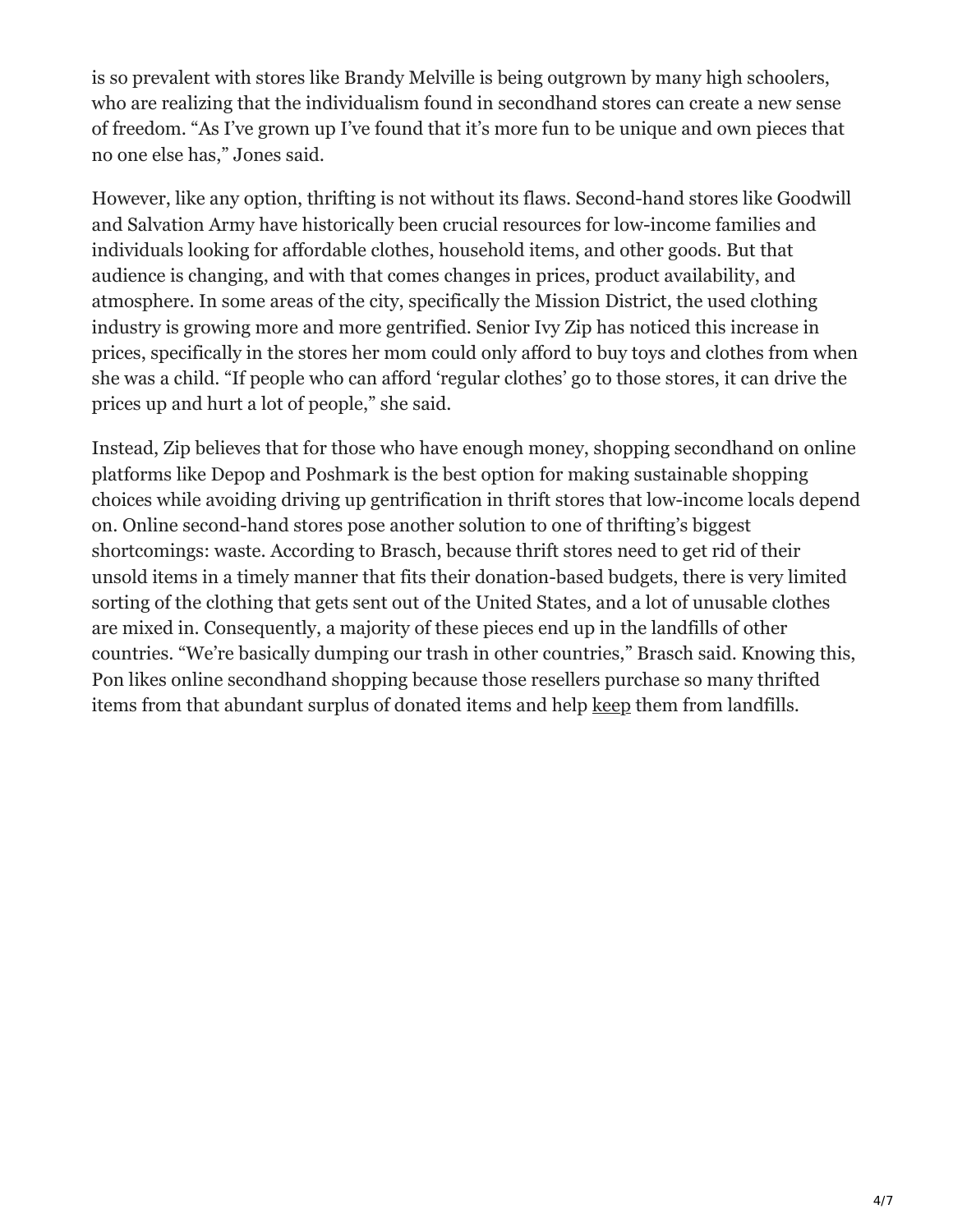

## Elise Muchowski

Sustainable fashion doesn't end with secondhand. While not popular amongst teenagers yet, brand-new, environmentally and morally friendly clothing pieces are on the rise. Many small brands have developed lines of sustainable clothing typically sold at higher prices, and even some fast fashion brands are finding ways to reduce their negative impact on the environment by implementing commitments like changing their materials, adding trade-in programs to resell or recycle used clothes, and pledging to carbon neutrality and fair wages. Brasch explained that having these less-damaging options can be very helpful for posing an alternative to those who typically shop fast fashion. "There will always be people who don't want to buy worn clothing. It's best to have options for those people that also doesn't hurt the environment in the ways that a lot of new clothing does," she said. Buying from these more conscious brands can also play a key role in transitioning underpaid garment workers into supporting their livelihoods because their higher prices can support higher wages. However, finding companies that produce their clothing ethically, pay their workers fairly, and use less environmentally damaging materials can be time-consuming. Clothes from companies like these are also often too expensive for many. "I'm a teenager, I don't have a source of income," Jones said. "Of course the clothes are cute and I love what they stand for, but for me it's a lot easier and less expensive to shop at other places."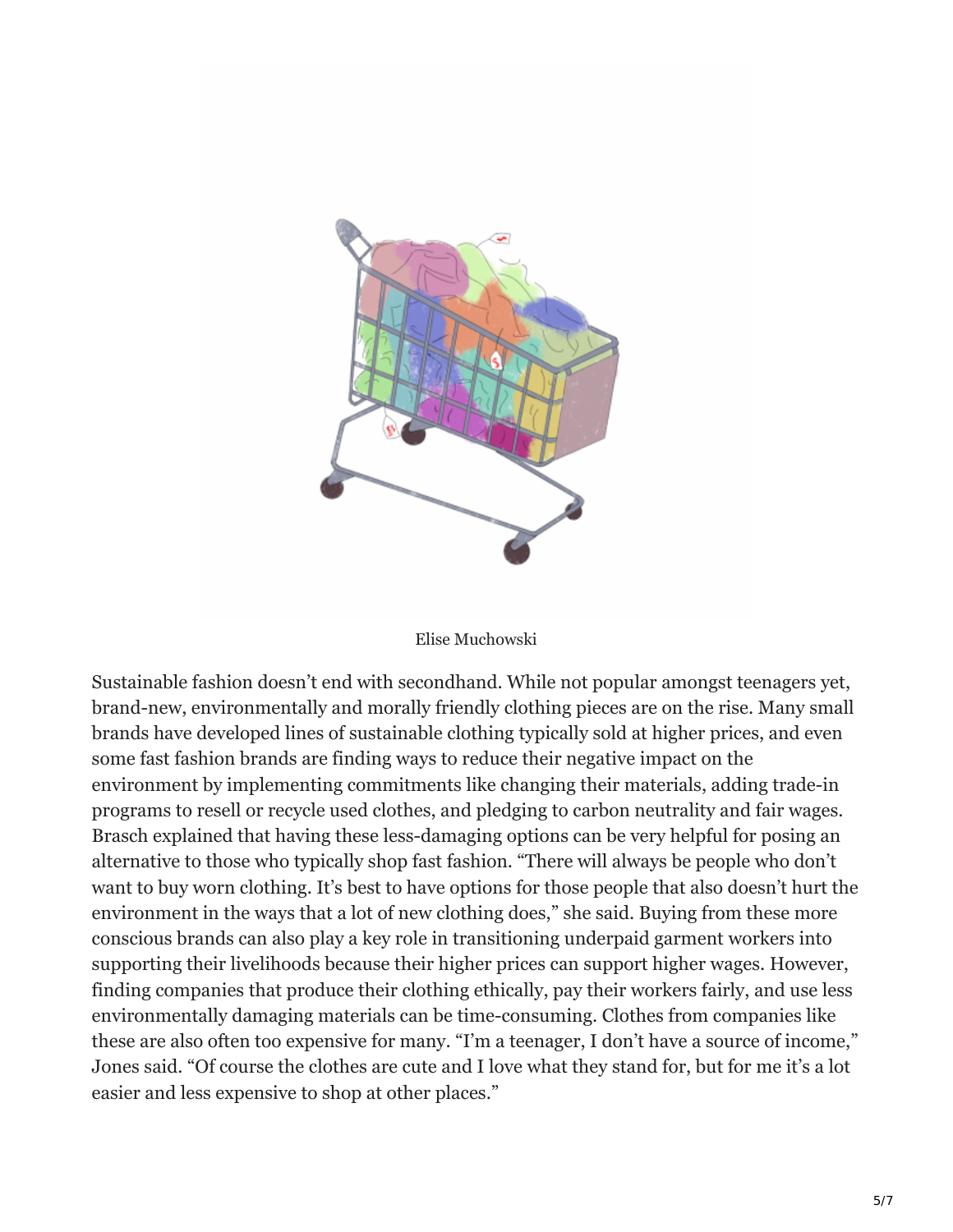No matter what store you walk into, there are always steps one can take to better their impact on the environment and contribute to the potential systemic change in the fashion industry. According to Brasch, buying clothes with longer wearability and limiting the rate at which you consume newly made clothing is one, as the rapid turnover of trending styles feed overproduction. "I think that's another part," sophomore Tara Tiong said. "It's not just about buying clothes that are good for the environment, it's also about buying items you can use for a long time." Chuang, who hasn't bought new clothes since a year ago, echoed these values. She realized, "I'm either going to stop buying stuff because it is a waste of money and resources, or I'm just going to go on like this and keep wasting stuff," she said.

Another important factor in tracking one's fashion-forward environmental impact is disposing of old clothes responsibly. Donating to large second-hand sellers like Goodwill or ThredUp gives your old clothes a chance to be repurposed by others. However, by donating, you may still be [contributing](https://scienceline.org/2018/06/the-troubled-second-life-of-donated-clothes/) to international landfills if your donations are not purchased after a certain time. "Selling is a better option because when you sell it you know that someone else actually wants it and will actually wear it," Chuang said. Online marketplaces like Facebook Marketplace and Mercari that offer an opportunity for individuals to directly buy and sell pre-owned items are becoming more and more prevalent.

Lowell's Eco Club has also taken their part in encouraging a culture of conscious shopping through their annual Eco Swap events. The clothing swaps are open for Lowell students to drop off unwanted clothes and find new ones through donations from their peers. Because of COVID-19, Lowell's Eco Club planned a socially distanced swap this year. Members, including Eco Club Public Relations Isabel Pon, hosted bins at different locations in San Francisco for clothing drop-offs and pickups, where they set them outside their homes every morning and took them in for the evening to post photos of each item on the Eco Swap Instagram. Then, Pon watched for notifications, answering direct messages every day to arrange times for people to claim items they were interested in. This system allowed students to find unique pieces straight from their community completely free of charge. "Seeing how much participation there has been, seeing how many people have been excited about finding items and also donating them," Pon said. It's [been] encouraging to continue finding good clothing through secondhand [sources] knowing that a lot of other people are also excited."

While certain choices we make as consumers can be harmful to the environment and the workers producing what we consume, many like Vallejo-Avila point out the importance of considering that some don't have many alternatives. Vallejo-Avila believes that because "we're all in a system of capitalism," at the end of the day it's hard for people to "work their way around it" and be perfect in their choices.